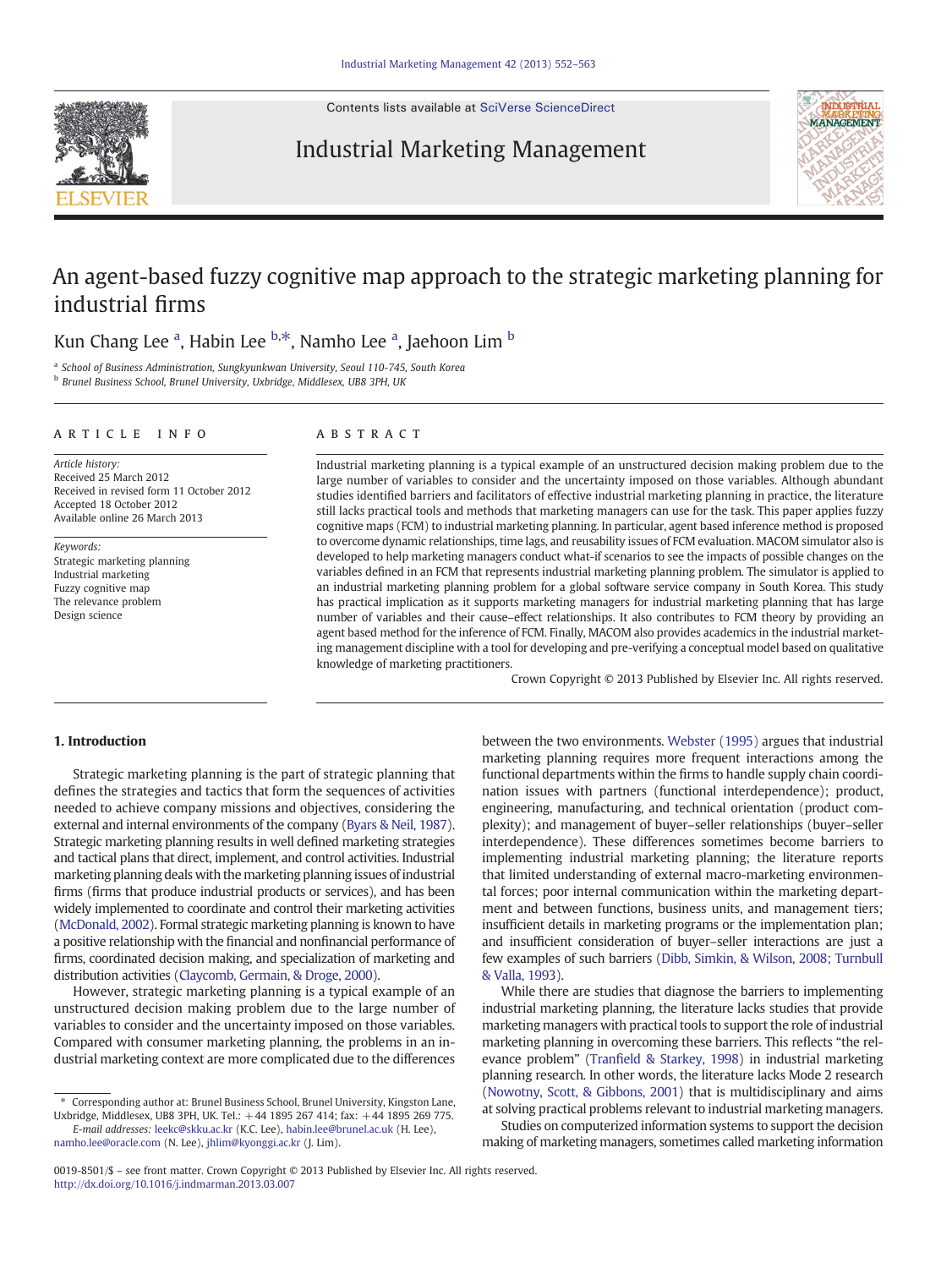systems (MkIS), have been conducted as a research stream in marketing since the 1960s [\(Brien & Stafford, 1968; Cox & Good, 1967; Goretsky,](#page--1-0) [1983](#page--1-0)) and can be considered as examples of Mode 2 research in the marketing discipline. Recently, more advanced forms of MkIS that mainly apply the intelligent information systems to solving various marketing problems – including consumer behavior modeling ([Martinez-Lopez &](#page--1-0) [Casillas, 2009](#page--1-0)), service personalization [\(Chung, Rust, & Wedel, 2009](#page--1-0)), and marketing strategy development ([Li, Li, He, Ward, & Davies, 2011](#page--1-0)), among others – are proposed to address the relevance problem in marketing. In particular, [Li, Kinman, Duan, and Edwards \(2000\)](#page--1-0) compare the pros and cons of different types of MkIS for marketing strategy development. They classify the existing information systems for marketing strategy development into six categories: MkIS (in a narrow sense) that mainly aim to provide operational marketing data to marketing managers; decision support systems (DSS) that focus on supporting decision models and data; executive information systems (EIS) that support strategic decision making by CEOs; expert systems (ES) that support experts with a reusable knowledge base; artificial neural network (ANN)-based systems that have strength in identifying transaction patterns of customers; and fuzzy logic-based systems that can handle fuzzy knowledge in the marketing domain. While each type of IS has a unique advantage for supporting marketing strategy development, the common drawback of the contemporary MkIS in supporting industrial marketing planning is the lack of a supporting group knowledge-building process and what-if analysis. As [Turnbull and Valla \(1993\)](#page--1-0) argue, the integration of knowledge from the different functional departments involved in industrial marketing channels is one of the critical success factors for industrial marketing planning to reflect the buyer–supplier relationships in the planning process. The existence of a large number of variables to be considered for the planning, due to the additional variables relating to the partners, and the uncertainty imposed on the variables require collaborative human judgment to identify core variables and the causal relationships among them. The MkIS in the literature have limitations in supporting both collaborative knowledge building and analysis of the impacts from taking different strategies under foreseen economic circumstances.

This paper aims to propose a fuzzy cognitive map (FCM)-based approach to industrial marketing planning. An FCM-based approach is chosen as it allows easy integration of the subjective opinions of experts in different industrial marketing channels and quantification of the degree of haziness in relationships among the variables concerned, thus providing a systematic what-if analysis to compare different scenarios. An FCM represents domain knowledge as a connected network in which nodes represent major concepts (variables such as communication frequency with partners) and arcs between nodes represent causal relationships and the strength of the causality. An FCM evaluation function allows managers to quantify the impact of a change on an independent variable (the number of branches, for instance) to a monitored variable (the total revenue). Features of an FCM for strategic planning include the easy integration of knowledge from different stakeholders and the existence of a systematic propagation algorithm to track the impact of a change across a planning system.

While FCMs have potential within the strategic business planning realm, they have limitations in supporting industrial marketing planning due to their inherent drawbacks. Firstly, in conventional FCMs, all relationships (which are represented as arcs) are fixed during an evaluation. However, in reality, it is not unusual for changes to occur in some of the relationships when the cause–effects are not certain among variables in modeling phase. For example, it is not certain which variables among "win ratio in bids," "IT investment of clients," "number of partners," and "consulting pipelines" will be most affected by presale activities during modeling, or which can change during the model evaluation. Secondly, FCMs lack a time concept that is crucial in many applications. Therefore, FCMs cannot effectively describe the dynamic nature of the causal relationships among concept nodes. Some causes may show an immediate effect while others may take hours, days, or even years. For example, increasing the number of partners will have an instant influence on the partner management activities but a delayed influence on the total revenue of a company. Thirdly, FCM is not the best solution when the number of nodes and arcs increases exponentially, due to the limited cognitive ability of the human brain. Lastly, one crucial drawback of a conventional FCM is that it is usually not reusable for other problems in a domain. The causal relationships among concepts can be reused to model other problems in the same domain; therefore, it is beneficial to have a mechanism to reuse generic relationships to solve similar problems.

The novelty of this study in solving a practical problem (developing a tool to support marketing planning) lies in overcoming the limitations of traditional FCMs in representing the time lag in the causal relationships among concepts that are common in marketing planning, and increasing the reusability of FCMs so that a marketing planning model can be reused later through the integration of agent technology and the FCM. This study also contributes to the industrial marketing management discipline by providing marketing managers with an intelligent system that can synthesize the qualitative expert knowledge of multiple managers in different divisions for collaborative industrial marketing planning. The proposed approach is tested through a real-world industrial marketing planning problem in South Korea.

This study takes a design science approach [\(Van Aken, 2005\)](#page--1-0) to produce a novel MkIS that can be used directly by industrial marketing managers. Design science comprises the aim of designing, implementing, and testing a novel solution for managerial problems. [Hevner, March,](#page--1-0) [Park, and Ram \(2004, p. 726\)](#page--1-0) define the design science method as including the following activities: identification and clear description of a relevant organizational problem; demonstration that no adequate solution exists; development and presentation of novel artifacts (models, constructs, methods, or instantiations) that address the problem; rigorous evaluation of the artifacts enabling the assessment of its utility; articulation of the value added to the domain knowledge base and to practice; and explanation of the implications for management and practice. A novel artifact that addresses the target managerial problems also is known as a design proposition, which corresponds to a causal research model in explanatory science approach [\(Romme, 2003](#page--1-0)). A design proposition links a specific intervention to a specific organizational outcome. In the context of this study, the proposed approach based on FCM is considered as a design proposition (intervention) to improve organizational performance (industrial marketing planning).

Following the proposed method, this paper is organized as follows. Section 2 provides the conceptual background regarding FCMs and extended FCMs. [Section 3](#page--1-0) describes the preliminary design proposition that integrates the agent and the FCM to support industrial marketing planning. In [Section 4,](#page--1-0) the approach is applied to a real world industrial marketing planning problem to determine its feasibility. Finally, [Section 5](#page--1-0) discusses the practical and theoretical implications of the study and [Section 6](#page--1-0) concludes the paper.

### 2. Fuzzy cognitive map

A cognitive map was proposed by [Axelrod \(1976\)](#page--1-0) to represent social scientific knowledge. A cognitive map model is represented by a signed graph that consists of nodes and edges. A node is used to represent a concept of a domain and an edge a causal relationship between nodes. The direction of an edge represents the direction of a causal relationship, which is also called a feedback. A feedback is positive (negative) if an increase in the first variable leads to an increase (decrease) in the second variable. In order to enlarge the scope of cognitive map applications, several variations of cognitive maps have been introduced in the literature. A fuzzified version of the cognitive map – FCM – was first introduced by [Kosko \(1986\)](#page--1-0). The FCM incorporates fuzzy causality measures in the original cognitive maps, so it provides a flexible, more realistic representation scheme to deal with knowledge.